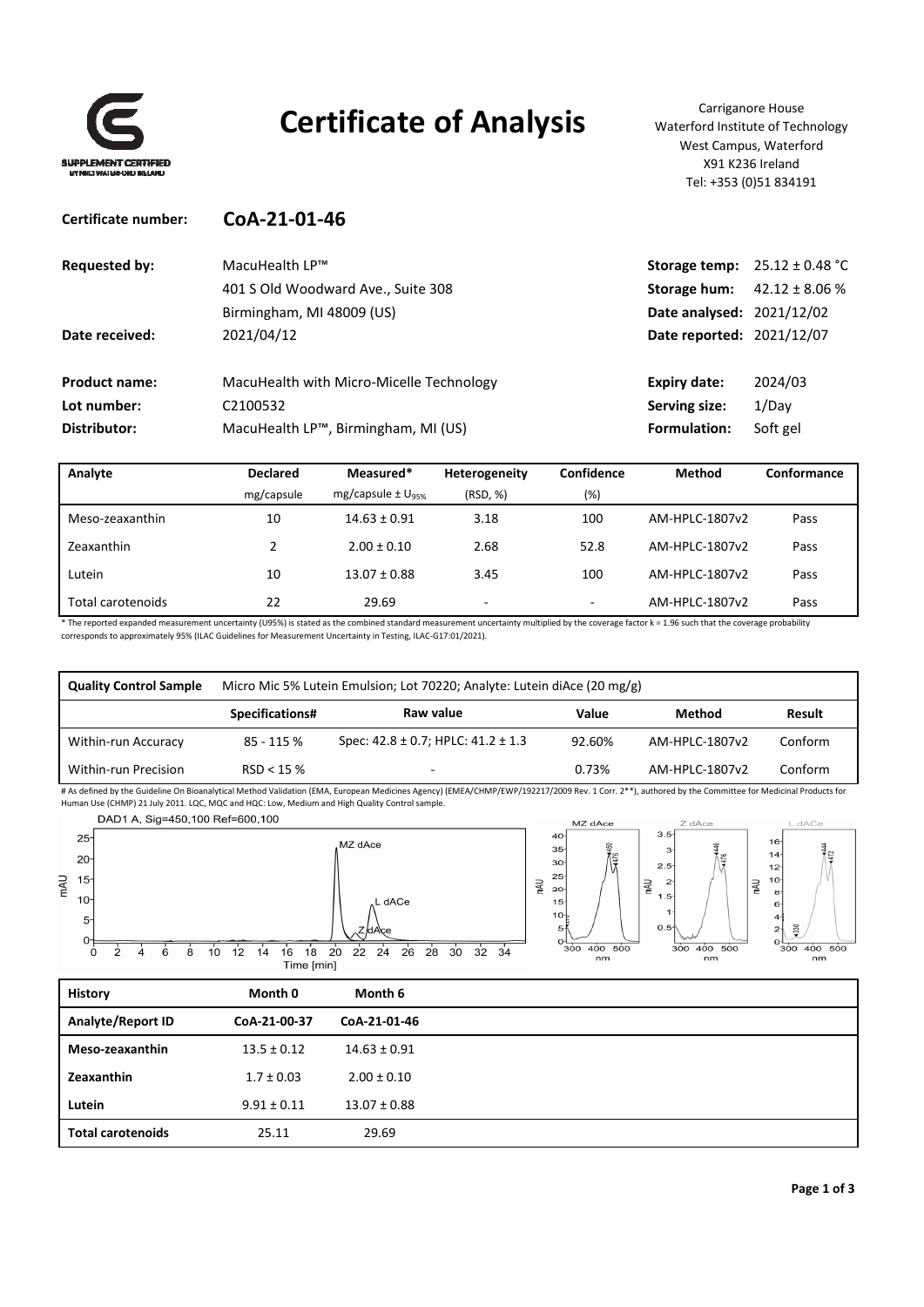

#### **Product pictures**







#### **Comments**

Compared to the initial analysis (CoA‐21‐00‐37), the substantial increase in lutein in the present analysis is due to the use of a new calibration line made with lutein diAce. This standard is more accurate than the one used to date, where lutein diAce was quantified using a calibration line built with free lutein.

#### **Conclusions**

This product complies with label claim and heterogeneity based on Supplement Certified criteria for Meso‐zeaxanthin This product complies with label claim based on Supplement Certified criteria for Zeaxanthin This product complies with label claim and heterogeneity based on Supplement Certified criteria for Lutein Conclusion: This product complies with Supplement Certified analysis criteria for label claim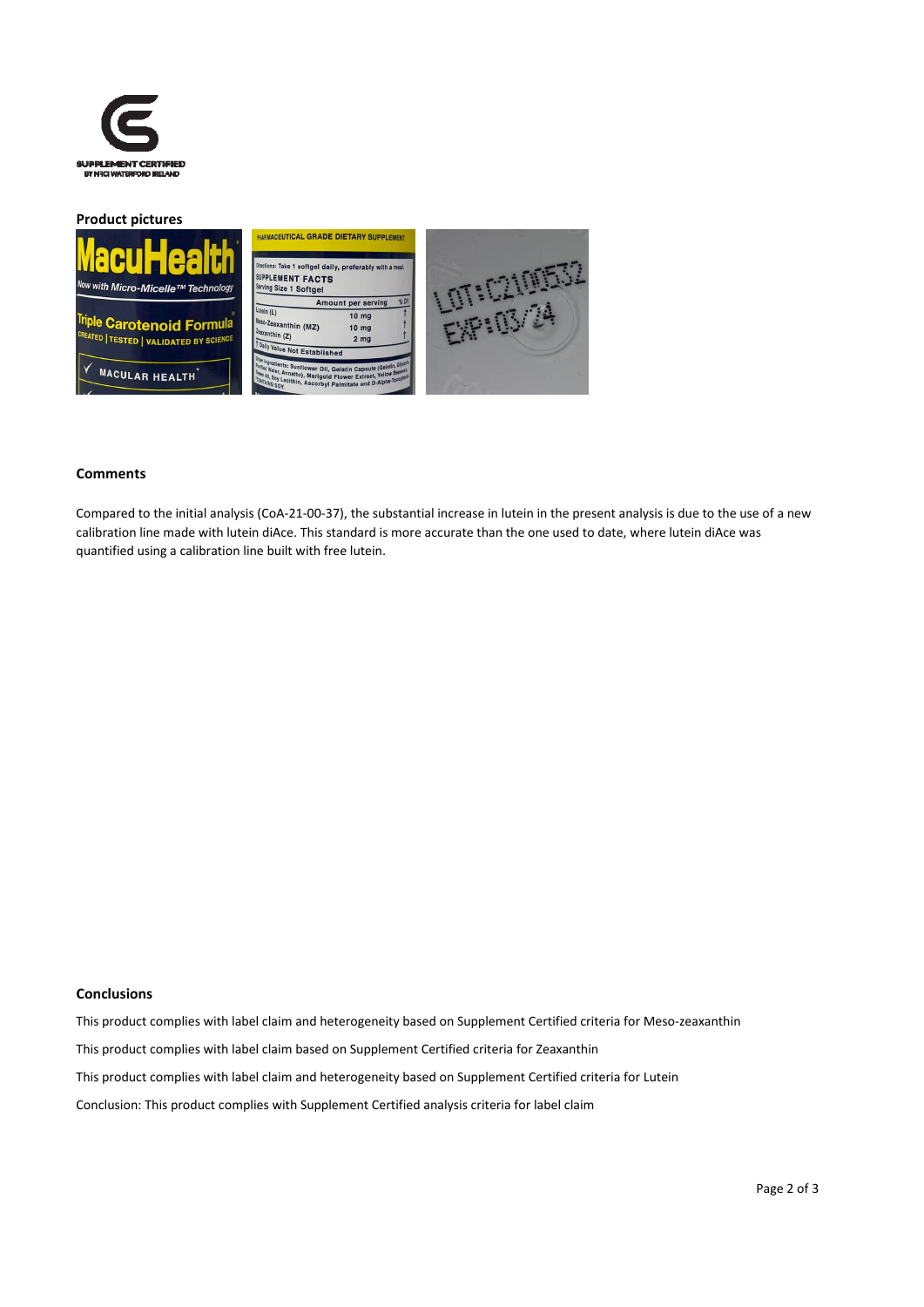

**Supplement Certified criteria: Supplement Certified, performed by the Nutrition Research Centre Ireland, means that the supplement product analysed has undergone independent 3rd party analysis to confirm that each** active ingredient (carotenoid and/or omega-3 fatty acid) present in the dietary supplement matches 100% of **quantity label claim, excluding expanded uncertainty of 95% (U95%). Also, heterogeneity of each measurand must be below 10% (relative standard deviation, RSD).**

Quality control criteria (Within-run accuracy): Closeness of the determined value obtained by the method to the **nominal concentration of the analyte (expressed in percentage). Three quality control (QC) samples, representative of the external calibration line's low, medium, and high concentrations, are quantified by spectrophotometry (nominal concentration) and by HPLC (using the current external calibration line). Concentration of the analyte obtained by both techniques is averaged and shown (Raw value). The QC sample** whose value is farthest from its nominal value is taken as the within-run accuracy (Value). This value must be **within 15% of its nominal value to conform.**

Quality control criteria (Within-run precision): Closeness of repeated individual measures of one of the analytes assessed. The QC sample representative of the high concentration of the external calibration line is analysed at **the beginning, middle and end of the run. The resulting RSD (Value) must be below 15% to conform.**

Disclaimers and Terms: The testing results in this certificate relate only to the samples described above. Unless otherwise stated, all results are expressed on an as received basis. This report shall not be altered, modified, supplemented or abstracted in any manner. Any violation of these conditions renders the report and its results **void.**

**Analysis performed by: Tommy Power Approved by: Dr Alfonso Prado‐Cabrero**

[Tommy Power \(Dec 8, 2021 00:10 GMT\)](https://eu2.documents.adobe.com/verifier?tx=CBJCHBCAABAAszvBJqZgM9Nd0K65w6GE_ElMrYUatnoc)  $\overline{A}$  [Alfonso Prado-Cabrero \(Dec 7, 2021 09:22 GMT\)](https://eu2.documents.adobe.com/verifier?tx=CBJCHBCAABAAszvBJqZgM9Nd0K65w6GE_ElMrYUatnoc)